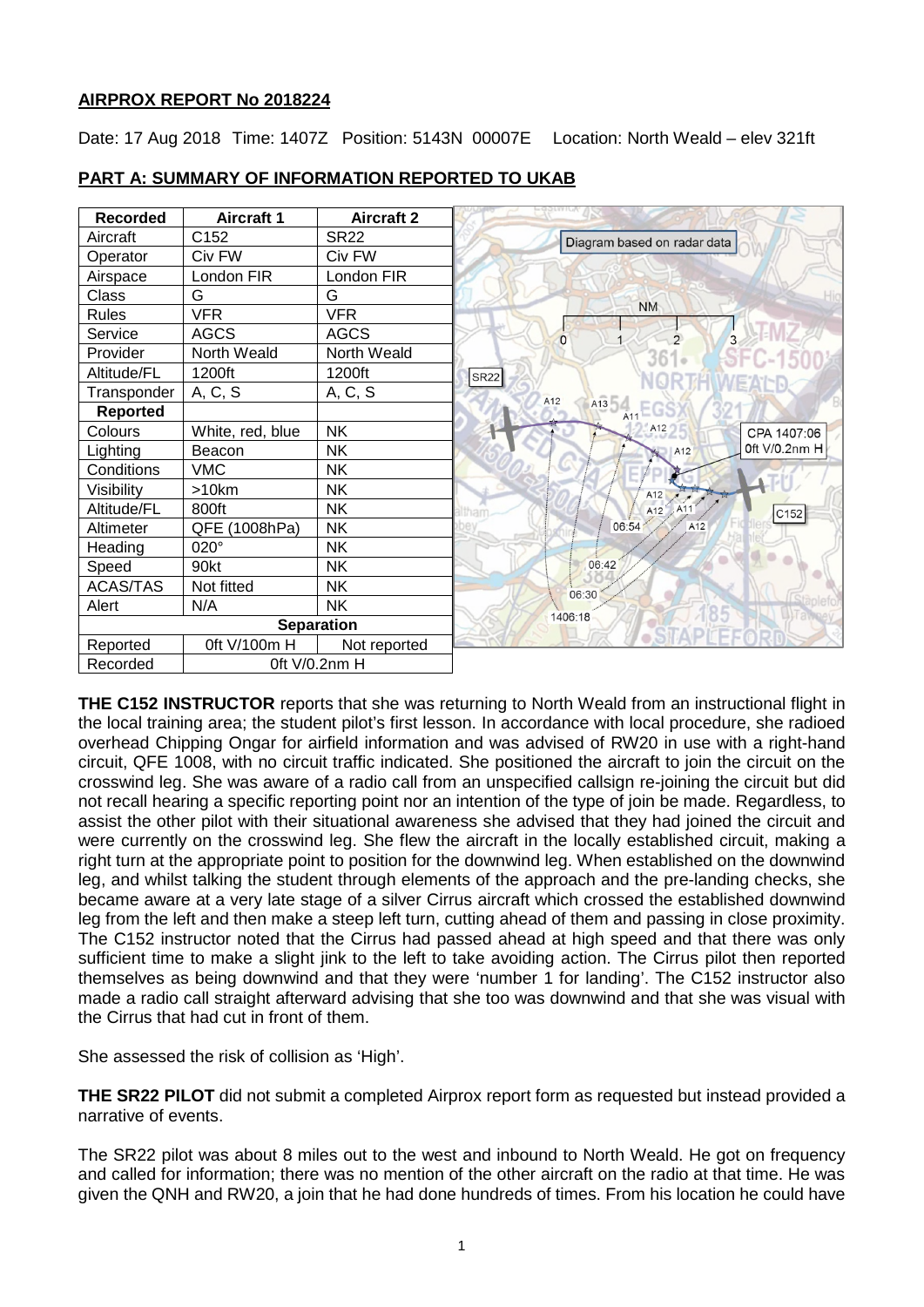joined right base to RW20 or do the norm and pick up a downwind track. He chose the latter as it's the preferred method and headed to join the downwind. He saw an aircraft on crosswind that was climbing out. It was, in his opinion, heading out to the west as it was outside what he would consider the traffic pattern. This confirmed it was no threat to him as they had different intentions. At about the midfield point, heading on a reciprocal to downwind, he then saw the aircraft that he had thought was heading west turn downwind. At this point there was no issue and the other aircraft was in the 1 o'clock. He had two choices, firstly to turn 180° to his left and join downwind or turn to his right. The latter action would have made him blind to the other aircraft and put him in its course. The obvious decision and safest was to turn the 180° left and pick up a slightly early downwind. There was no issue, no threat and he felt certainly no Airprox. Once turned he was on downwind and doing his checks. He heard on the R/T the other aircraft discussing his actions and apparently stating he had cut them up. He didn't entertain these comments as he was downwind and in the process of downwind checks. He recalled thinking it was a ridiculous comment as the other aircraft was positioned so far out of circuit. The SR22 pilot commented that that happened a lot with the training schools at North Weald, where they were flying massive circuits. He presumed it understandable given that they had lots going on re talking the patter and circuits get bigger as time is taken up with teaching. The SR22 pilot noted that he turned base, called final, landed, taxied a 5 minute route to the apron and was doing the shutdown checks when, just before he shut down he heard the other aircraft call final. This compounded his comment earlier about circuits being extended too much. If he had actually cut this aircraft up how could he have turned base, landed, taxied (which took several minutes) before this other aircraft had called final? The SR22 pilot stated that there was no cutting up and there was no Airprox. He commented that with North Weald being where it was it didn't lend itself to an overhead join because of the Stansted TMZ; it's not preferred to join on a base leg with circuit traffic, so his entry was perfectly acceptable and his actions when realising the other aircraft was in the circuit was the preferred and safest option for all concerned. This was a simple realisation of traffic within a circuit that, had the other aircraft been in a more standard circuit pattern, would not have happened in his opinion. He was not quite sure how an Airprox could be considered in relation to a circuit as the whole nature of circuits is all about several aircraft in close proximity and filtering in to the said circuit. Finally, he commented that there had been several discussions with North Weald and the flying school to try and encourage them to tighten up their patterns, especially with a RW20 pattern, with Stansted CTR in essence at the end of the RW20 downwind leg, which was real issue.

The SR22 pilot did not make an assessment of the risk of collision.

**THE NORTH WEALD A/G OPERATOR** reports that at the moment of the Airprox his attention was on his flight strips, which he was completing for the computer database, and that he did not see the Airprox. The SR22 pilot called downwind to which he replied 'Roger'. He then glanced out the window to establish the position of the C152 to give Traffic Information to the SR22 pilot, at the same time trying to pinpoint where the downwind SR22 had joined. Before he could say 'one other aircraft in the circuit' he then heard what he could only describe as an upset tone of voice from C152 pilot calling downwind and that they had been cut up in the circuit. He saw the SR22 finishing his turn onto downwind, about the middle point of the airfield, and the C152 was also midpoint downwind at that point. He couldn't tell from the angle of the turn from the SR22 whether he had joined from the west for the downwind leg or had joined from the east. He didn't hear a crosswind call if the latter was the case. The C152 and SR22 were the only aircraft in the circuit so the circuit traffic level was low and not busy.

### **Factual Background**

The weather at Stansted was recorded as follows:

METAR EGSS 171420Z AUTO 25010KT 220V300 9999 NCD 22/09 Q1019= METAR EGSS 171350Z AUTO 26009KT 210V300 9999 BKN047 21/09 Q1020=

The pilot's briefing pack on the north Weald website provides the following diagram as a guide to visual circuits (turn points indicated in yellow):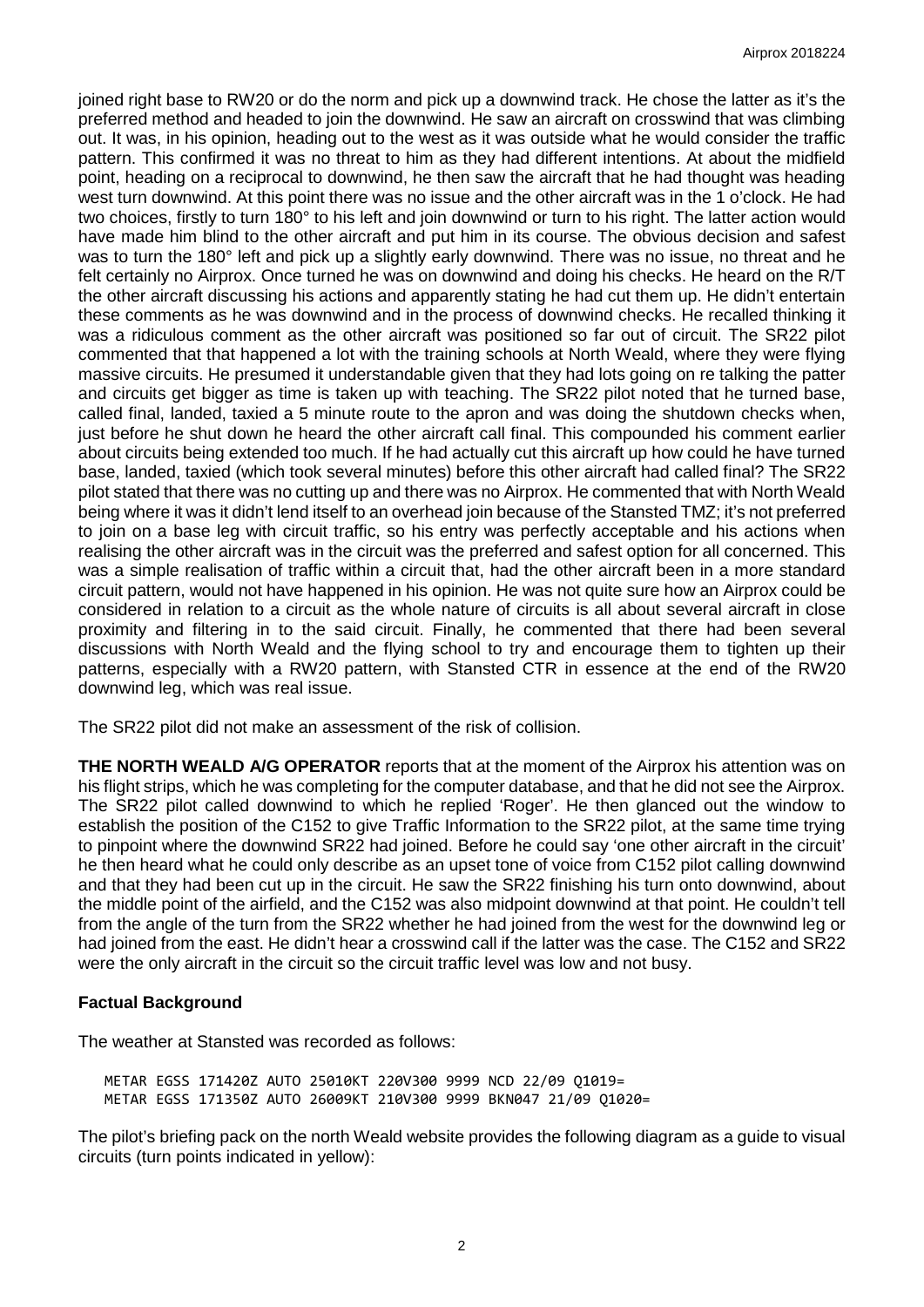

# **Analysis and Investigation**

### **UKAB Secretariat**

The C152 and SR22 pilots shared an equal responsibility for collision avoidance and not to operate in such proximity to other aircraft as to create a collision hazard<sup>[1](#page-2-0)</sup>. An aircraft operated on or in the vicinity of an aerodrome shall conform with or avoid the pattern of traffic formed by other aircraft in operation<sup>[2](#page-2-1)</sup>.

### **Summary**

l

An Airprox was reported when a C152 and a SR22 flew into proximity in the North Weald visual circuit at 1407hrs on Friday 17<sup>th</sup> August 2018. Both pilots were operating under VFR in VMC in receipt of an AGCS from North Weald.

<span id="page-2-0"></span><sup>1</sup> SERA.3205 Proximity.

<span id="page-2-1"></span><sup>2</sup> SERA.3225 Operation on and in the Vicinity of an Aerodrome.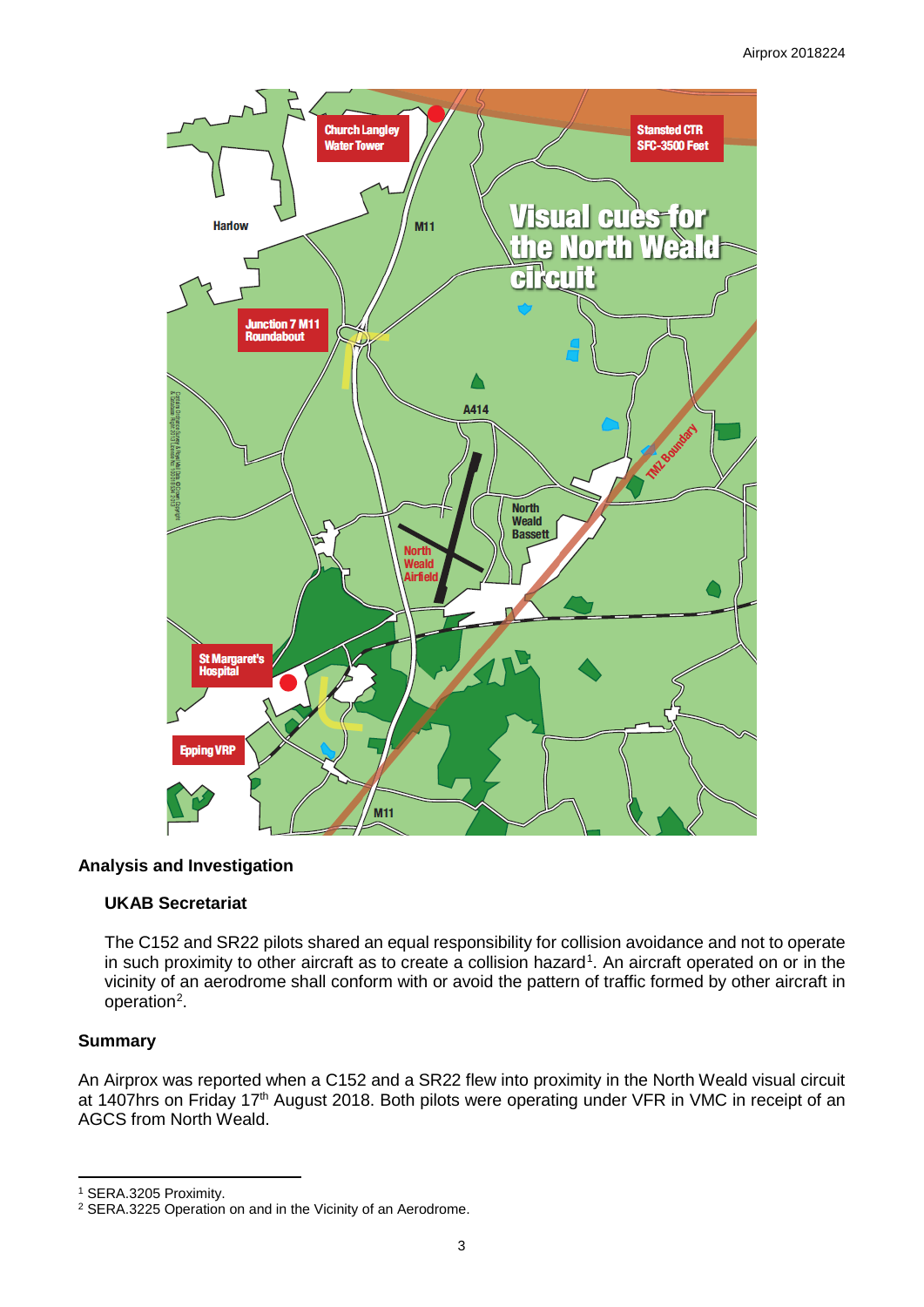### **PART B: SUMMARY OF THE BOARD'S DISCUSSIONS**

Information available consisted of reports from both pilots, radar photographs/video recordings and a report from the A/G Operator involved.

Members first discussed the C152 Instructor's actions and agreed that she had joined the circuit correctly and was established in the visual circuit at the time of the Airprox. Therefore, it was for the joining SR22 pilot to integrate with the C152. The SR22 pilot reported seeing the C152 'climbing out' on crosswind but the radar replay indicated that it was level within 100ft. Similarly, the SR22 pilot reported that the C152 was 'in his opinion heading out to the west as it was outside what he would consider the traffic pattern', yet the radar replay indicated that the C152 pilot turned downwind about ½nm west of the position indicated on the North Weald publication 'Visual cues for the North Weald circuit'. As such, members agreed that the C152 was following the normal pattern of traffic, which the SR22 pilot would no doubt have observed if he had monitored the C152's position. Members agreed that it was for the joining SR22 pilot to integrate with the pattern of traffic intending to land (the C152) and that it was therefore his responsibility to monitor other aircraft, whether they were departing the circuit or nor, to ensure that any assumptions regarding traffic intentions were correct. The Board agreed that by deciding on his course of action and apparent disregard for the C152, the SR22 pilot did not integrate with the C152 and flew into conflict with it. Notwithstanding, although members agreed that safety had been reduced, they also noted that the SR22 and C152 pilots had seen each other at sufficient range that, at 0.2nm separation at CPA, the risk of collision had been averted.

One comment from the SR22 pilot caused particular concern to the Board, namely 'At about the midfield point, **heading on a reciprocal to downwind**, he then saw the aircraft that he had thought was heading west turn downwind'. Although it was apparent from the radar replay that he was not heading on a reciprocal to downwind, members wondered to what degree the SR22 pilot was aware of his positioning and of an appropriate technique to join a visual circuit pattern. The Board noted that time spent with a locally based instructor after an incident where normal procedures had not been used could often serve to highlight misperceptions or lack of understanding, and to retrain appropriate behaviours.

#### **PART C: ASSESSMENT OF CAUSE AND RISK**

Cause: The SR22 pilot did not integrate and flew into conflict with the C152 in the visual circuit.

Degree of Risk: C.

#### Safety Barrier Assessment<sup>[3](#page-3-0)</sup>

In assessing the effectiveness of the safety barriers associated with this incident, the Board concluded that the key factors had been that:

#### **Flight Crew:**

l

**Regulations, Processes, Procedures, Instructions and Compliance** were assessed as **ineffective** because the SR22 pilot did not integrate with the visual circuit.

**Tactical Planning** was assessed as **partially effective** because the SR22 pilot chose to join the visual circuit directly ahead of the C152 instead of formulating a more appropriate plan to integrate effectively.

**Situational Awareness and Action** were assessed as **partially effective** because the C152 pilot had heard the SR22 pilot call on the frequency so knew it was joining the circuit at some point in the near future, but the SR22 pilot did not assimilate that the C152 was already in the visual circuit.

<span id="page-3-0"></span><sup>&</sup>lt;sup>3</sup> The UK Airprox Board scheme for assessing the Availability, Functionality and Effectiveness of safety barriers can be found on the [UKAB Website.](http://www.airproxboard.org.uk/Learn-more/Airprox-Barrier-Assessment/)